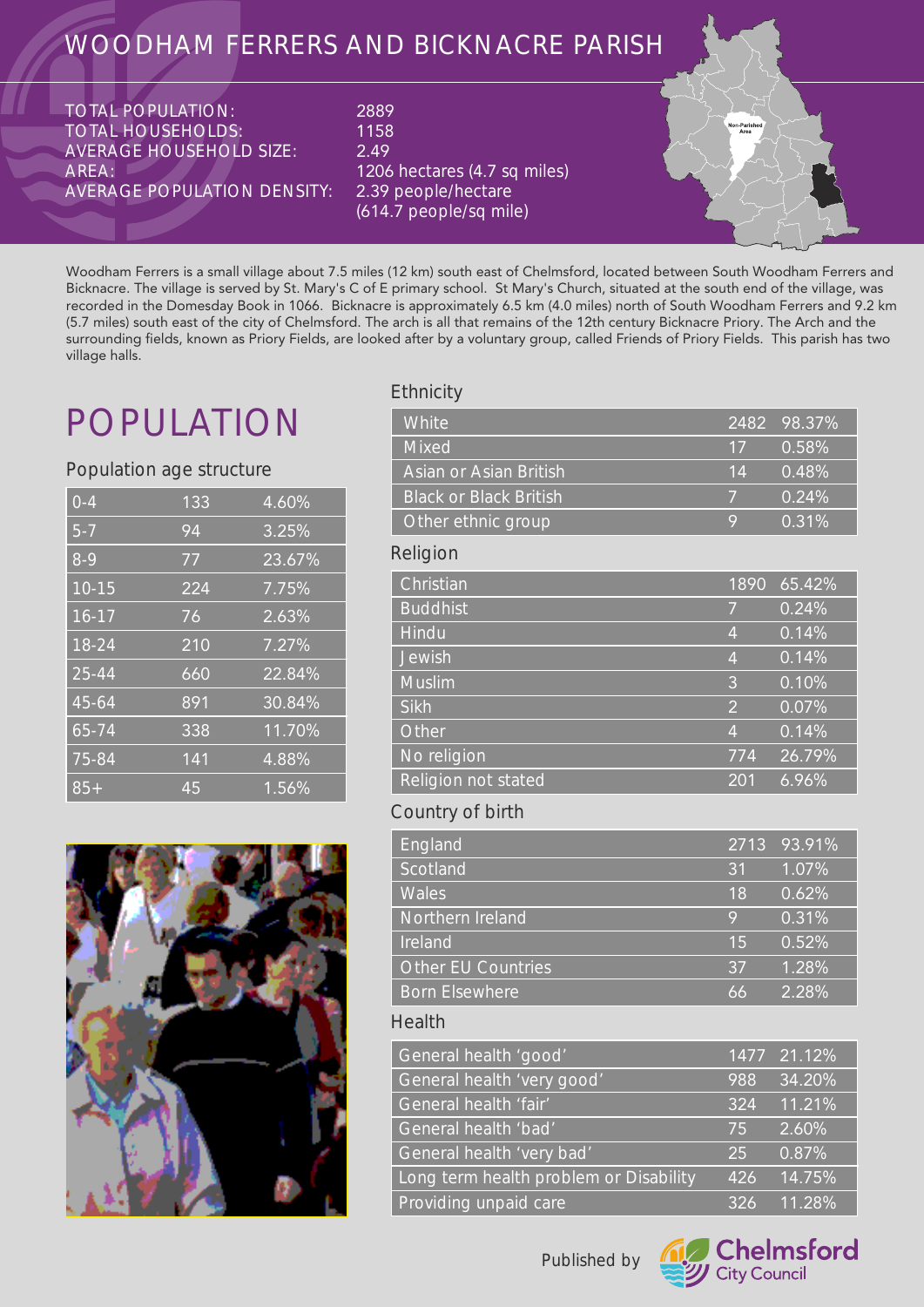# HOUSING AND HOUSEHOLDS

## Household Composition

| Total households                |                                            | 1158 |        |
|---------------------------------|--------------------------------------------|------|--------|
| One person                      |                                            | 265  | 22.88% |
| <b>Married Couple:</b>          | no children                                | 204  | 17.62% |
| Married couple:                 | dependent children                         | 245  | 21.16% |
| Married couple:                 | non dependent children                     | 110  | 9.50%  |
| Co-habiting couple: no children |                                            | 46   | 3.97%  |
|                                 | Co-habiting couple: dependent children     | 29   | 2.50%  |
|                                 | Co-habiting couple: non dependent children | 2    | 0.17%  |
| Lone parent:                    | dependent children                         | 52   | 4.49%  |
| Lone parent:                    | non dependent children                     | 39   | 3.37%  |
| All pensioner household over 65 |                                            | 108  | 9.33%  |

### **Tenure**

| Owner<br>occupied   | 968 | 83.59% |
|---------------------|-----|--------|
| Shared<br>ownership | 2   | 0.17%  |
| Social<br>rented    | 94  | 8.12%  |
| Private<br>rented   | 87  | 7.51%  |
| Living rent<br>free |     | 0.60%  |

## Household Spaces and Accommodation Type

| Detached                                        | 807 | 68.39% |
|-------------------------------------------------|-----|--------|
| Semi<br>detached                                | 210 | 17.80% |
| <b>Terraced</b>                                 | 86  | 7.29%  |
| Flat or<br>maisonette                           | 74  | 6.27%  |
| Caravan,<br>mobile or<br>temporary<br>structure | 3   | 0.25%  |
| Vacant                                          | 22  | 1.86%  |

## Amenities

| With central heating    |     | 1124 97.06% |
|-------------------------|-----|-------------|
| Without central heating | -34 | 2.94%       |

## Cars and Vans

| Households with no car or van             | 98   | 8.46%  |
|-------------------------------------------|------|--------|
| Households with one car or van            | 352  | 30.40% |
| Households with two cars or vans          | 488  | 42.14% |
| Households with three cars or vans        | 151  | 13.04% |
| Households with four or more cars or vans | 69   | 5.96%  |
| All cars and vans in the area             | 2105 |        |



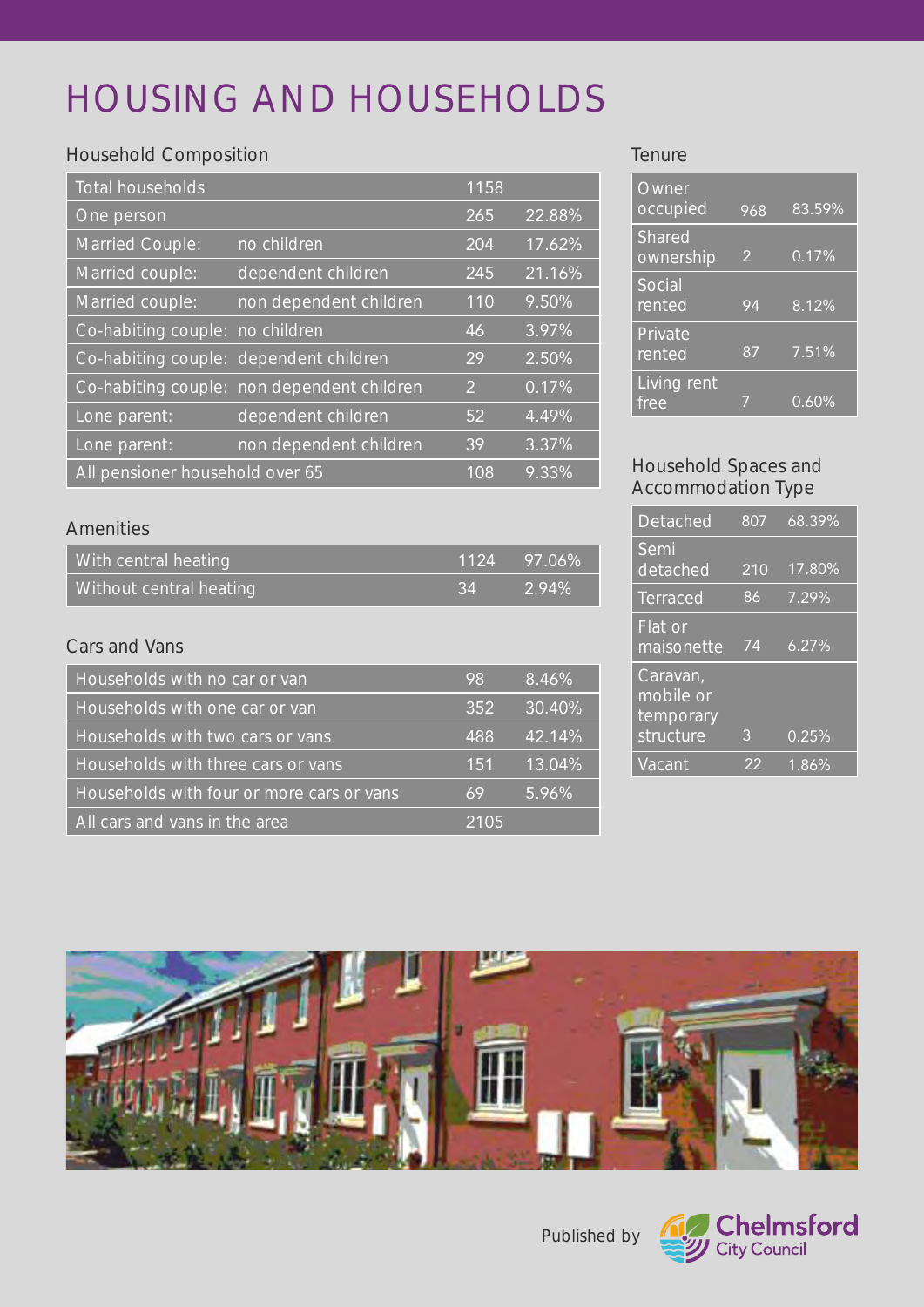## ECONOMY AND WORKFORCE

## Population 16 - 74

| All people 16 - 74 | 2175 |        |
|--------------------|------|--------|
| Males 16 - 74      | 1061 | 48.78% |
| Females 16 - 74    | 1114 | 51.22% |

## Economic Activity - Males

| Males economically active | 779 | 73.42%    |
|---------------------------|-----|-----------|
| In employment             | 763 | 71.91%    |
| - Part time               | 51  | 4.81%     |
| - Full time               | 493 | 46.47%    |
| - Self employed           | 219 | $20.64\%$ |
| Unemployed                | 26  | 2.45%     |
| <b>Full time student</b>  | 16  | 1.51%     |

## Economically Inactive - Males

| Retired                   | 163             | 15.36% |
|---------------------------|-----------------|--------|
| <b>Student</b>            | 37              | 3.49%  |
| Looking after home/family | 1.              | 0.09%  |
| Permanently sick/disabled | 43              | 4.05%  |
| Other.                    | 12 <sup>°</sup> | 1.13%  |

## Males Unemployed

| Age 16 - 24          |    | $0.66\%$ |
|----------------------|----|----------|
| Age $50+$            | Q  | 0.85%    |
| Never worked         | R  | $0.28\%$ |
| Long term unemployed | 11 | $1.04\%$ |

## Economic Activity - Females

| Females economically active | 746 | 66.97% |
|-----------------------------|-----|--------|
| In employment               | 698 | 62.66% |
| - Part time                 | 277 | 24.87% |
| - Full time                 | 323 | 28.99% |
| - Self employed             | 98  | 8.80%  |
| Unemployed                  | 18  | 1.62%  |
| <b>Full time student</b>    | 30  | 2.69%  |

## Economically Inactive - Females

| <b>Retired</b>            | 222 | $19.93\%$ |
|---------------------------|-----|-----------|
| <b>Student</b>            | 29  | $2.60\%$  |
| Looking after home/family | 61  | 5.48%     |
| Permanently sick/disabled | 33  | $2.96\%$  |
| Other                     | 23  | 2.06%     |

## Females Unemployed

| Age 16 - 24          | 2      | 0.18%    |
|----------------------|--------|----------|
| Age $50+$            |        | 0.63%    |
| Never worked         | $\cap$ | $0.00\%$ |
| Long term unemployed | 15     | 0.54%    |



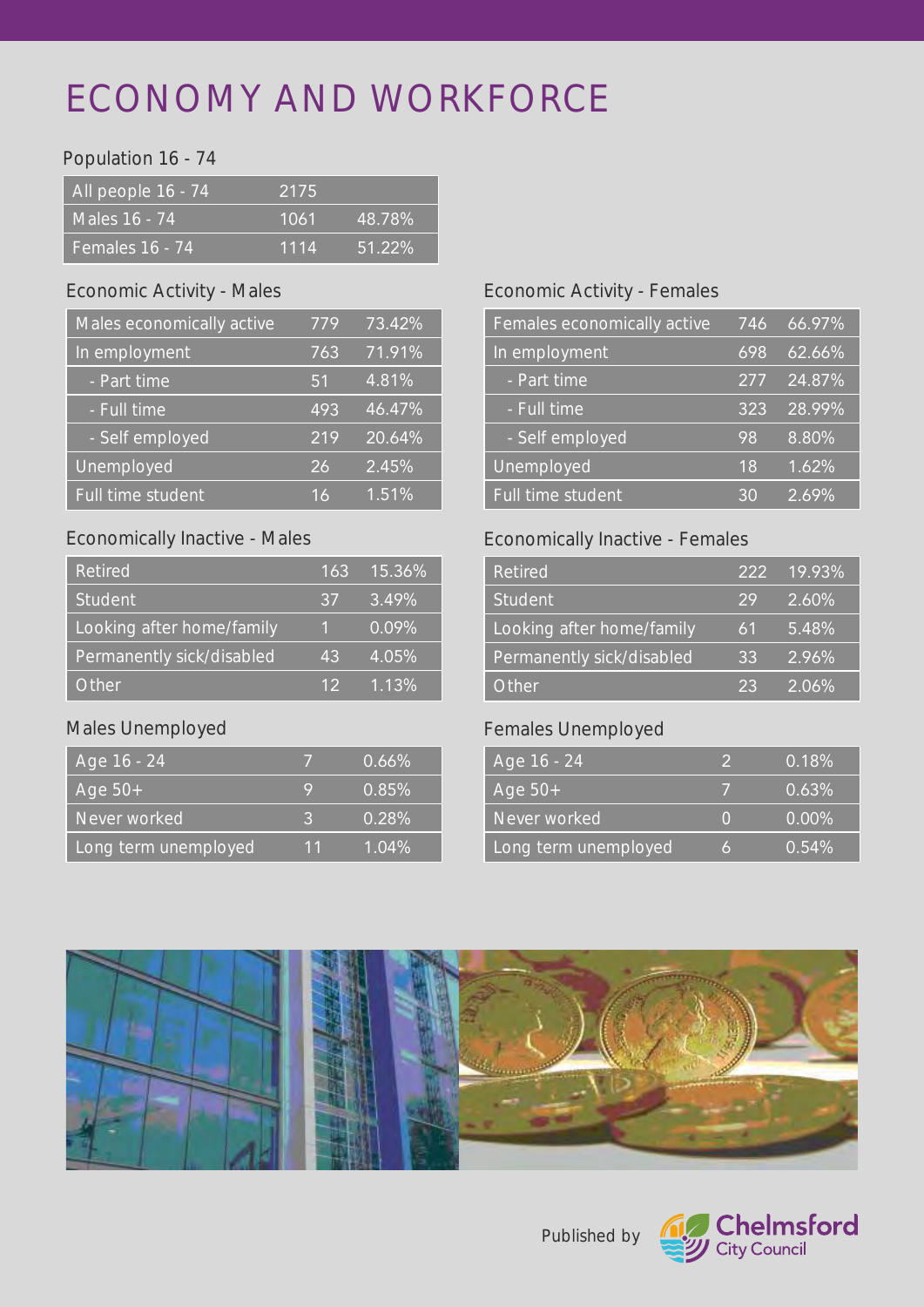# ECONOMY AND WORKFORCE

## Industry of working population

| All people                                                    | 1501         |        |
|---------------------------------------------------------------|--------------|--------|
| Agriculture, Forestry and Fishing                             | 18           | 1.20%  |
| Mining and Quarrying                                          | $\mathbf{1}$ | 0.07%  |
| Manufacturing                                                 | 119          | 7.93%  |
| Electricity, Gas and Water Supply                             | 17           | 1.13%  |
| Construction                                                  | 159          | 10.59% |
| Wholesale and Retail Trade, Repair of Motor Vehicles          | 244          | 16.26% |
| <b>Transport and Storage</b>                                  | 59           | 3.93%  |
| <b>Accommodation and Food Activities</b>                      | 66           | 4.40%  |
| Information and Communication                                 | 40           | 2.66%  |
| <b>Financial and Insurance Activities</b>                     | 105          | 7.00%  |
| <b>Real Estate Activities</b>                                 | 25           | 1.67%  |
| Professional, Scientific and Technical Activities             | 110          | 7.33%  |
| Administration and Support Services Activities                | 64           | 4.26%  |
| Public Administration and Defence; Compulsory Social Security | 88           | 5.86%  |
| Education                                                     | 177          | 11.79% |
| <b>Human Health and Social Work Activities</b>                | 138          | 9.19%  |
| Other                                                         | 71           | 4.73%  |

## Travel to work patterns

| Main part of journey to<br>work by: |      |        |
|-------------------------------------|------|--------|
| Car or van<br>(incl. as passenger)  | 1137 | 73.03% |
| Rail                                | 118  | 7.58%  |
| <b>Bus</b>                          | 39   | 2.50%  |
| Motor cycle                         | 10   | 0.64%  |
| <b>Bicycle</b>                      | 17   | 1.09%  |
| Taxi                                | 3    | 0.19%  |
| Walking                             | 33   | 2.12%  |
| Other                               | 6    | 0.39%  |
| <b>Works from home</b>              | 194  | 12.46% |

## Qualifications of population age 16 and over

| All people 16 and over                                | 2361 |        |
|-------------------------------------------------------|------|--------|
| No qualifications                                     | 424  | 17.96% |
| <b>Highest qualification</b><br>attained at level 1   | 358  | 15.16% |
| <b>Highest qualification</b><br>attained at level 2   | 435  | 18.42% |
| <b>Highest qualification</b><br>attained at level 3   | 288  | 12.20% |
| <b>Highest qualification</b><br>attained at level 4/5 | 683  | 28.93% |
| Apprenticeships                                       | 92   | 3.90%  |
| Other qualifications                                  | 81   | 3.43%  |

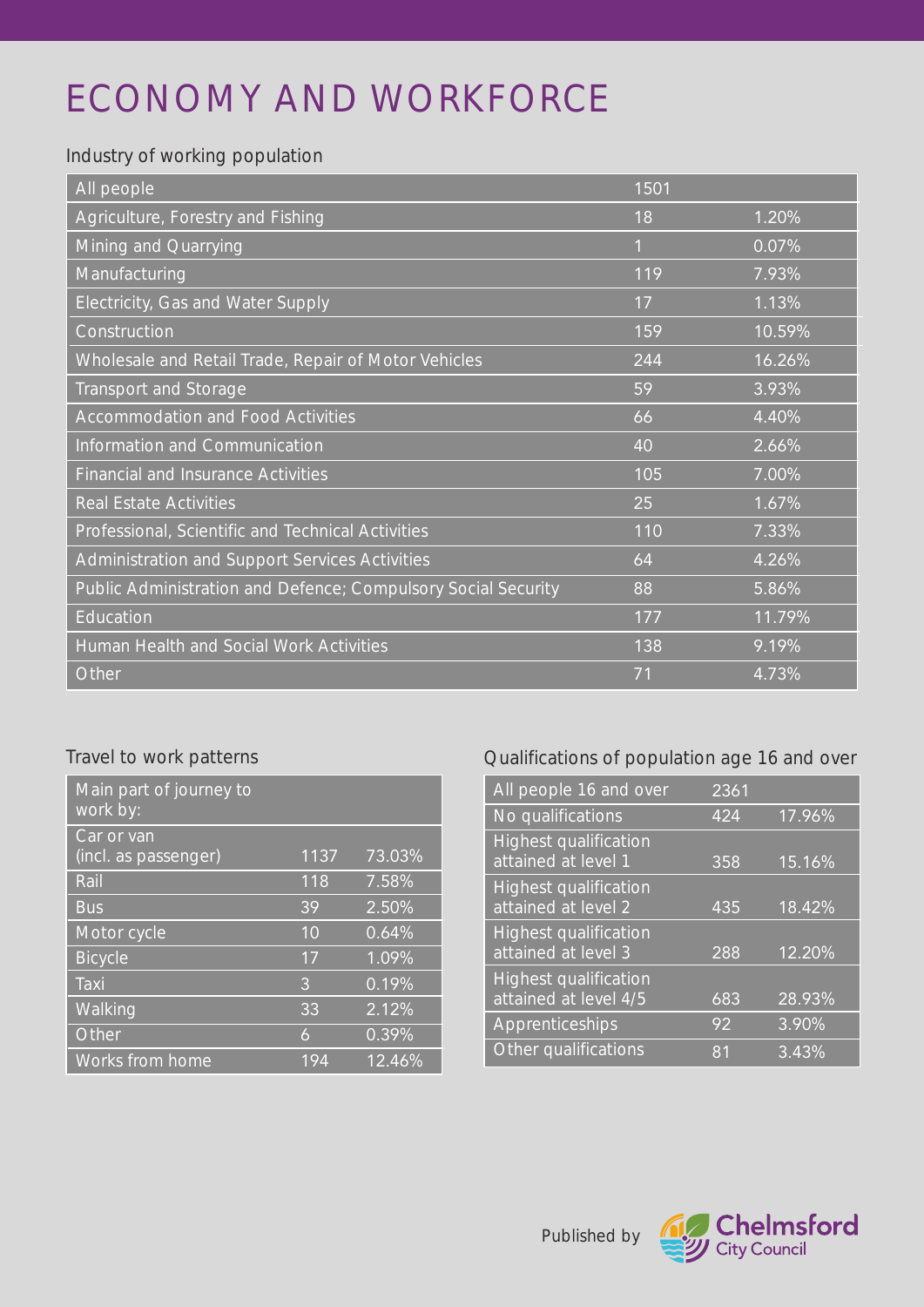## GLOSSARY AND DEFINITIONS

## Further Information

Further statistical information about this parish can be obtained from the Office for National Statistics website. Log on to www.neighbourhoodstatistics.gov.uk

This profile draws on information from the 2011 Census. The source of the data is the Office for National Statistics. Full definitions are provided within www.neighbourhoodstatistics.gov.uk

#### 2011 population

A resident was defined as someone who spent most of their time at a specific address. It included: people who usually lived at that address but were temporarily away (on holiday, visiting friends or relatives, or temporarily in a hospital or similar establishment); people who worked away from home for part of the time; students, if it was their term-time address; a baby born before 30 April 2011 even if it was still in hospital; and people present on Census Day, even if temporarily, who had no other usual address.

#### Accommodation type

Accommodation type describes the type of accommodation occupied by an individual household, or if unoccupied, available for an individual household, for example the whole of a terraced house or a flat in a purpose built block of flats.

### Age

Age is derived from the date of birth question and is the age at a person's last birthday.

#### Cars or vans

The number of cars or vans owned, or available for use, by one or more members of a household. It included company cars and vans available for private use. The count of cars or vans in an area is based on details for private households only.

### Dwelling

A household's accommodation (a household space) is defined as being in a shared dwelling if it has accommodation type 'part of a converted or shared house', not all the rooms (including bathroom and toilet, if any) are behind a door that only that household can use and there is at least one other such household space at the same address with which it can be combined to form the shared dwelling. If any of these conditions is not met, the household space forms an unshared dwelling. Therefore a dwelling can consist of one household space (an unshared dwelling) or two or more household spaces (a shared dwelling).

### Economically active

All people who were working in the week before the Census are described as economically active. In addition, the category includes people who were not working but were looking for work and were available to start work within two weeks.

#### Economically inactive

Specific categories of Economic Inactivity are: Retired, Student (excludes those students who were working or in some other way were economically active). A person who is looking for work but is not available to start work within two weeks is counted as Economically Inactive.

#### Employee

The distinction between employee and self-employed is determined by the response to the question 'Do (did) you work as an employee or are (were) you selfemployed?'. It relates to the person's main job in the week before the Census or, if not working in the week before the Census, their last Main job.

#### Ethnic group

The ethnic group question records each person's ethnic group as perceived by the individual themselves.

#### Full-time student

A full-time student is a person of any age who has indicated that they are a schoolchild or student in fulltime education.

#### Full-time working

Working full-time is defined as working 31 hours or more a week.

#### Household space

A household space is the accommodation occupied by an individual household or, if unoccupied, available for an individual household.

#### Industry

The industry in which a person works is determined by the response to the question asking for a description of the business of the person's employer (or own business if self-employed).

#### In employment

Any person who carried out paid work in the week before the Census, whether self-employed or an employee, is described as employed or in employment.